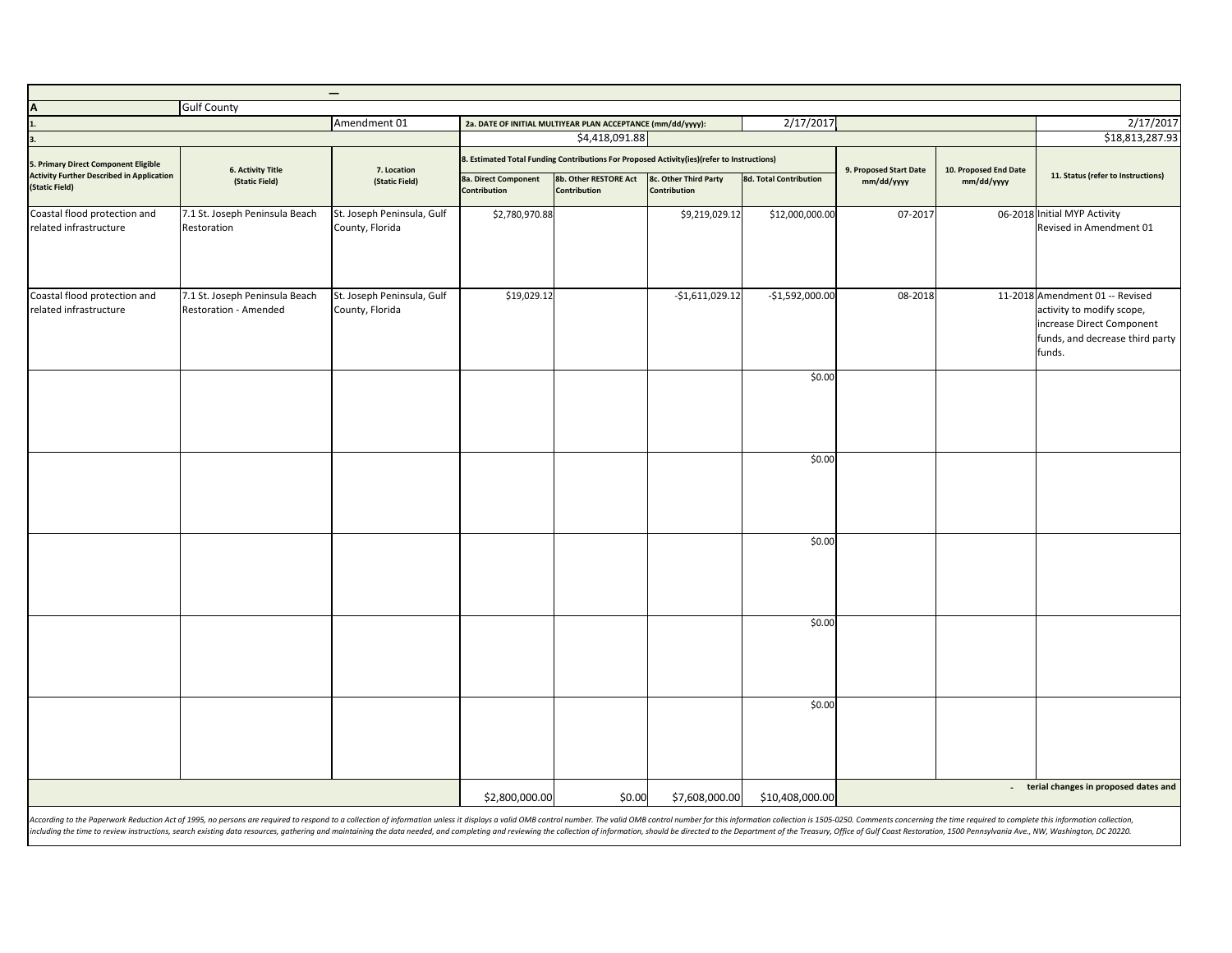## **RESTORE ACT Direct Component Multiyear Plan Narrative**

## **Department of the Treasury**

OMB Approval No. 1505‐0250

 **Plan. For amendments, include only new and/or materially modified activities. Directions: Use this form for the Initial Multiyear Plan and any subsequent amendments to an accepted Multiyear** 

| Multiyear Plan Version (Initial or Amendment Number): | Initial-01 |
|-------------------------------------------------------|------------|
| Date of Initial Multiyear Plan Acceptance:            | 2/17/17    |
| Date of Last Multiyear Plan Acceptance:               | 2/17/17    |

| Eligible Applicant Name:                                                                                                   | Gulf County, Florida      |  |  |  |  |  |
|----------------------------------------------------------------------------------------------------------------------------|---------------------------|--|--|--|--|--|
| Name and Contact Information of the Person to be contacted (POC) on matters concerning this Multiyear Implementation Plan: |                           |  |  |  |  |  |
| POC Name:                                                                                                                  | Warren Yeager             |  |  |  |  |  |
| POC Title:                                                                                                                 | Restore Coordinator       |  |  |  |  |  |
| POC Email:                                                                                                                 | wyeager@gulfcounty-fl.gov |  |  |  |  |  |
| POC Phone:                                                                                                                 | $(850)$ 229-6106          |  |  |  |  |  |

## NARRATIVE DESCRIPTION:

1. A description of each activity, including the need, purpose, objective(s), milestones and location. Include map showing the location of each activity.

This is an update to Gulf County's initial RESTORE Act Mutiyear Implementation Plan (MYP), accepted by Treasury on 2/17/2017. The St. Joseph Peninsula Beach Re‐nourishment and Environmental Enhancement project is revised to increase Direct Component funds, decrease third party funding, and decrease the scope of work from 5.1 miles of beach re-nourishment to 3.1 miles. These changes were necessitated by an increase in project costs.

 and maintain beaches on the peninsula where sea turtle nesting occurs each year between May 1 and October 31 and Need: The St. Joseph Peninsula Beach Re‐nourishment and Environmental Enhancement project will mitigate shoreline erosion that has occurred since the construction of the St. Joseph Peninsula Beach Restoration Project in 2008‐2009. Providing a wider beach will reduce coastal flooding and increase the level of storm protection to the upland structures and to State Road 30‐E (located adjacent to the shoreline), which is the only ingress/egress route on the St. Joseph Peninsula and is a critical hurricane evacuation route for residents and visitors. An additional ancillary need is to protect provide foraging habitat for shorebirds.

 Purpose: The St. Joseph Peninsula Beach Renourishment Project is revised from the initial MYP to extend approximately 3.1‐miles (16,254 feet) from DEP Monument R‐89.5 south to R‐105.5. This 3.1‐mile segment is the southern portion of the developed shoreline located between Rish Park (north) to the Stumphole Revetment (south). The project consists of the placement of more than 700,000 cubic yards of clean white beach compatible sand to mitigate for the long‐term erosion of the beach, and restore the storm damaged dunes. Placing sand along the southern portion of the project limits will have an immediate benefit by mitigating for the long-term erosion but also over time, the beach to the north of Rish Park will gain sand from material transported to the north. This concept was in the original design for the 2008/2009 beach fill project and was verified in the results of the post-construction monitoring. The construction of the project, consisting of mobilization/demobilization and sand placement, is anticipated to take less than 90-days from start to finish, and occur within an allowed timeframe between August 1, 2018 and November 30, 2018. It is anticipated that the restored dunes will be planted with native dune vegetation in the Spring of 2019.

 According to the Paperwork Reduction Act of 1995, no persons are required to respond to a collection of information unless it displays a valid OMB control number. The valid OMB control number for this information collection is 1505‐0250. Comments concerning the time required to complete this information collection, including the time to review instructions, search existing data resources, gathering and maintaining the data needed, and completing and reviewing the collection of information, should be directed to the Department of the Treasury, Office of Gulf Coast Restoration, 1500 Pennsylvania Ave., NW, Washington, DC 20220.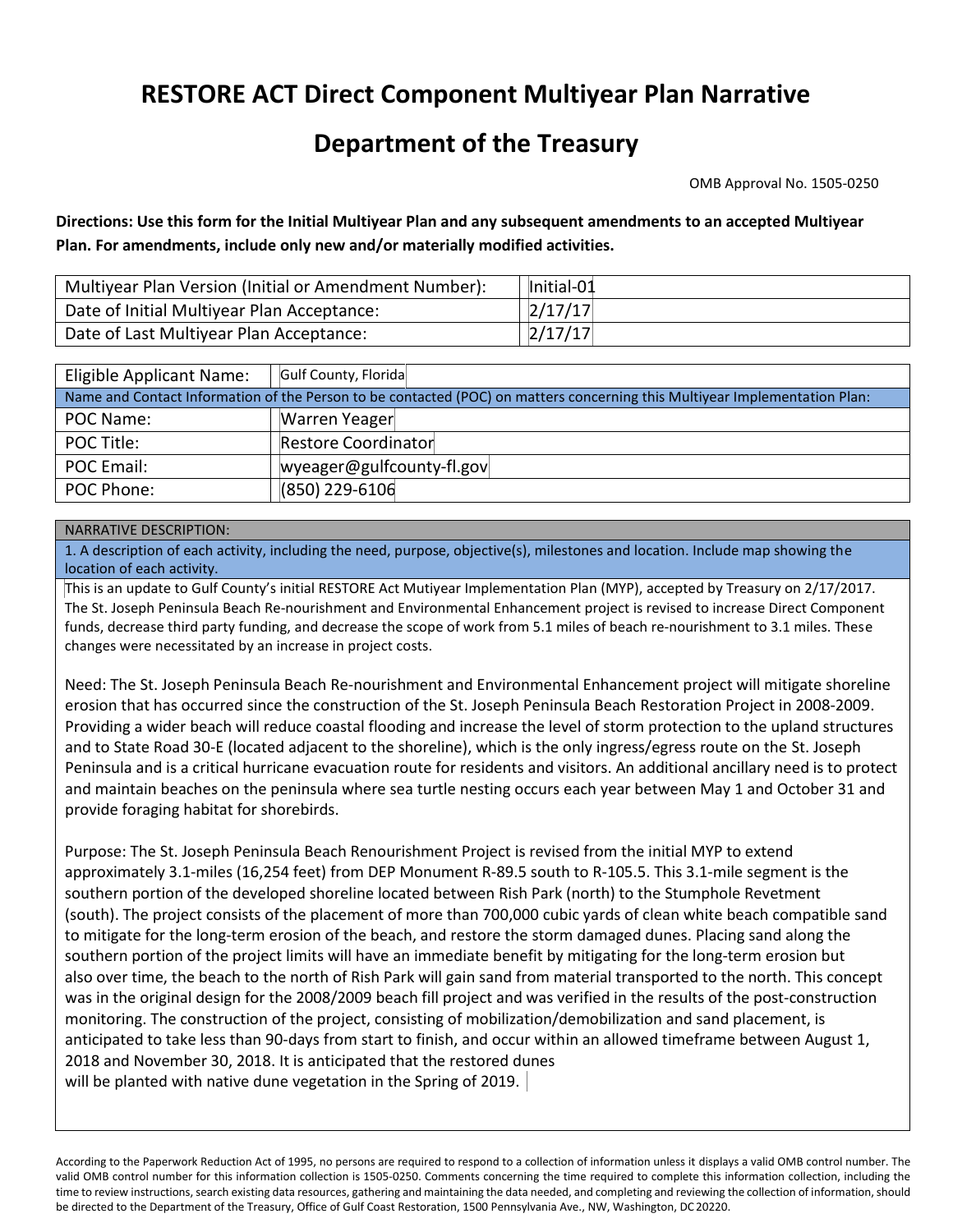2. How the applicant made the multiyear plan available for 45 days for public review and comment, in a manner calculated to obtain broad‐based participation from individuals, businesses, Indian tribes, and non‐profit organizations, such as through public meetings, presentations in languages other than English, and postings on the Internet. The applicant will need to submit documentation (e.g., a copy of public notices) to demonstrate that it made its multiyear plan available to the public for at least 45 days. In addition, describe how each activity in the multiyear plan was approved after consideration of all meaningful input from the public and submit documentation (e.g., a letter from the applicant's leadership approving submission of the multiyear plan to Treasury or a resolution approving the applicant's multiyear plan).

The MYP Initial‐01 was made available to the public for review and comment from April 10, 2018 until May 25, 2018 (a 45 day period). No public comments were received.

The Gulf County Board of County Commissioners published NOTICE that the Draft MYIP was available for the Public's review and comment during the 45 day period at the following locations:

<sup>−</sup> Gulf County Administrative Complex located at 1000 Cecil G. Costin Sr. Blvd. Port St. Joe, FL 32456, from Monday to Friday during normal business hours.

<sup>−</sup> Gulf County RESTORE Act website[: http://www.gulfcountyrestore.com a](http://www.gulfcountyrestore.com/)nd the main County website: http://www.gulfcounty‐fl.gov

<sup>−</sup> The Star, the local news publication[, http://www.starfl.com](http://www.starfl.com/) 

The public notice and a letter from the Chairman of the Board of County Commissioners approving the MYP Initial‐01 will be attached.

3. How each activity included in the applicant's multiyear plan narrative meets all the requirements under the RESTORE Act, including a description of how each activity is eligible for funding based on the geographic location of each activity and how each activity qualifies for at least one of the eligible activities under the RESTORE Act.

Project 1: St. Joseph Peninsula Beach Restoration

The activities of this project are eligible under eligible activity VII: Coastal flood protection and related infrastructure, as per §1603 (3)(t)(1)(B)(i) of the RESTORE Act, by designing, permitting, and constructing a beach restoration project to mitigate shoreline erosion and offer protection to upland structures and State Road 30‐E, which is the only ingress/egress route on the St. Joseph Peninsula, as well as a critical hurricane evacuation route for residents and visitors. Geographic requirement to be in Gulf Coast Region: Construction of the beach restoration project will occur on St. Joseph Peninsula, adjacent to the Gulf of Mexico in Gulf County, Florida.

4. Criteria the applicant will use to evaluate the success of the activities included in the multiyear plan narrative in helping to restore and protect the Gulf Coast Region impacted by the Deepwater Horizon oil spill.

The performance measures that will be used to measure the success of the activity include: The placement of more than 700,000 cubic yards of clean white beach compatible sand. Pre‐construction surveying and post construction surveying and monitoring will be conducted to evaluate the success of the project.

5. How the activities included in the multiyear plan narrative were prioritized and list the criteria used to establish the priorities.

The Gulf County Board of County Commissioners with staff and the County's RESTORE Act Committee and outside consultants, developed the initial MYP for Gulf County. From the original list of proposed projects, (1) project was submitted in the initial MYP in 2017. This amended MYP Initial ‐01 reflects an update to the scope of that first priority project based on available funds.

6. If applicable, describe the amount and current status of funding from other sources (e.g., other RESTORE Act contribution, other third party contribution) and provide a description of the specific portion of the project to be funded by the RESTORE Act Direct Component.

Florida Department of Environmental Protection (FDEP) ‐ \$2,357,443.35. Status of funds: Gulf County has been appropriated for funding from the FDEP Beach Management Funding Assistance Program (BMFA) Grant 18GU1. State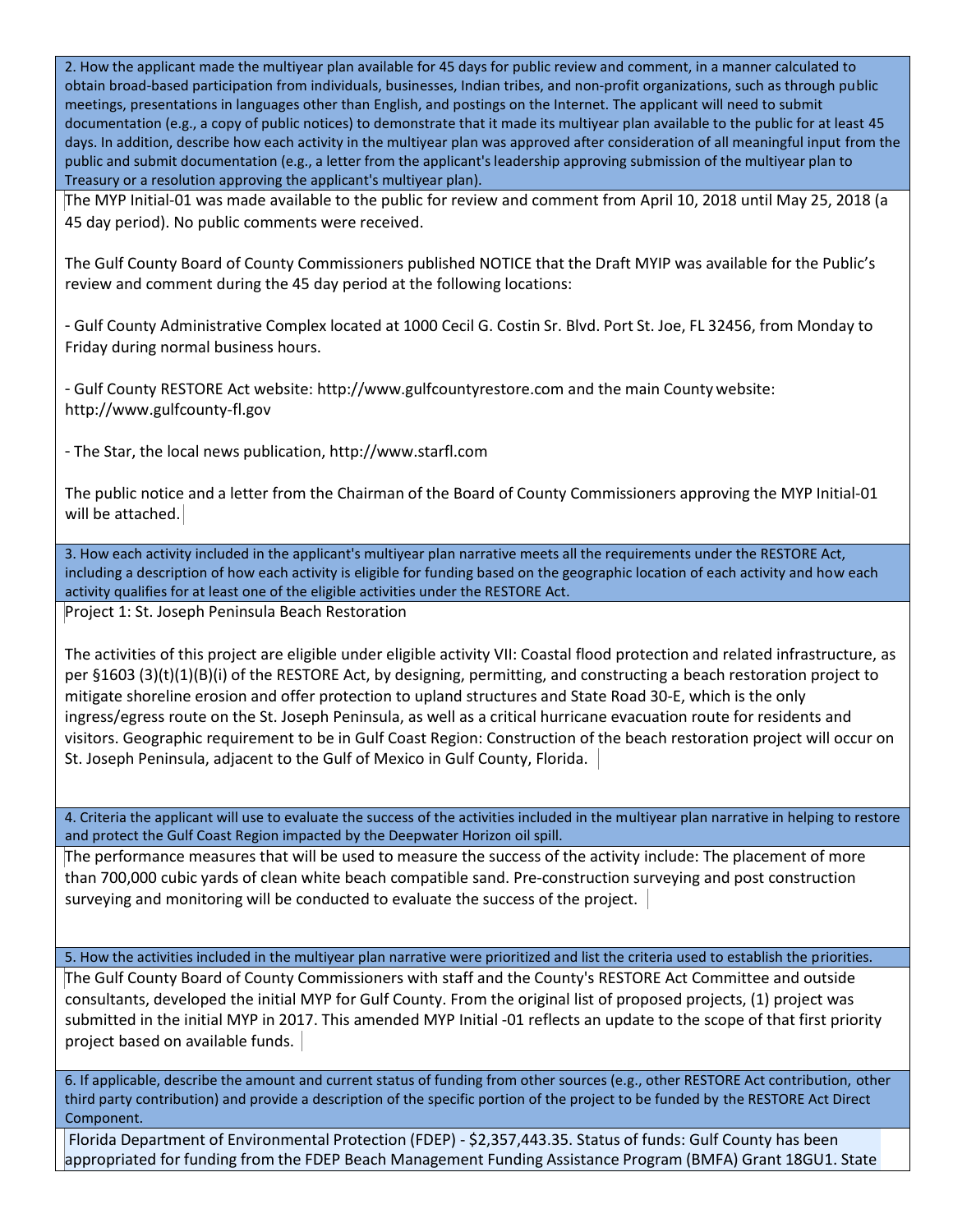funds (MSTU) ‐ \$2,956,205.01. Status of funds: On April 12, 2016, residents of Cape San Blas in Gulf County voted by county referendum for a Municipal Service Taxing Unit (MSTU) to collect ad valorem taxes for the specific purpose of Appropriation 1599A (SFY1819)‐ \$1,000,000.00. This is nonreoccuring funding to Gulf County under HB5001 currently available. FDOT State Funding‐ \$200,000.00. Funding for sand placement under JPA vendor contract ARZ32. County funding a significant portion of the St. Joseph Peninsula Beach Restoration. As of 5/7/18 the allocation from the MSTU for this project is \$2,956,205.01. The County has been issued a bond, therefore the funds are currently available. The bond will be paid back with funds collected from the MSTU, as dictated by the terms of the bond agreement. County funds (TDC) - \$1,094,351.64 Status of funds: The Gulf County Tourist Development Council collects a 1% year-round Tourist Development Tax dedicated to the beach restoration program. This equates to approximately \$265,000 annually. The County has been issued a bond, therefore the funds are currently available. The bond will be paid back with funds collected from the TDC tax, as dictated by the terms of the bond agreement.

.